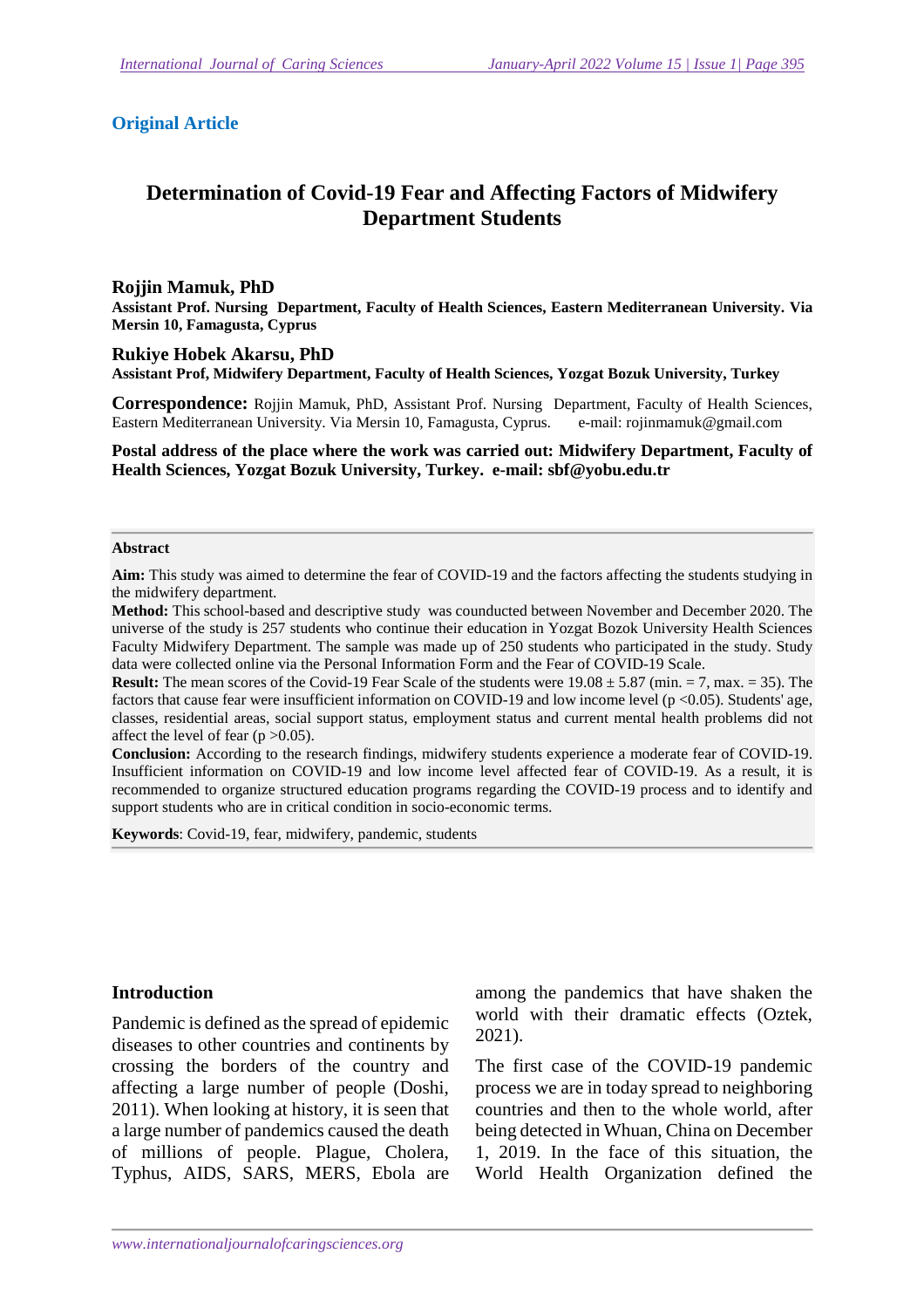epidemic as a pandemic on March 11, 2020 and called on all countries totake action (Liu, Kuo, Shih, 2020).

In Turkey, the first case were reported on March 10, 2020. 44, 059 number of people who lost their lives in the country as of today (Republic of Turkey Ministry of Health, 2021).

The negative effects of COVID-19, which has a high rate of contagiousness and mortality, have been demonstrated on mental health as well as its negative effects on physical health. As an example of these effects; Fear of contact with individuals with Covid-19, fear of getting sick, stigmatization process caused by fear, sleep disorders, anxiety, increase in depressive symptoms, on the other hand, positive thoughts and decrease in quality of life can be given. (Bakioglu, Korkmaz, Ercan, 2020; Centers for Disease Control and Prevention, 2021; Choi, Hui, Wan, 2020; Huang & Zhao, 202; Lin, 2020; Sher, 2020). While COVID-19 threatens the entire world population, undisputedly, healthcare workers are among the most affected by the epidemic (World Health Organization, 2020a).

The mental health of students studying in the field of health sciences is as important as healthcare professionals who are on duty today and struggling with devotion to protect public health.

In particular, students of Midwifery Department must continue clinical practice in order to complete the graduation criteria (Council of Higher Education, 2016).

Due to Covid-19, the transfer of education and clinical practices to the online platform and / or practice training at the hospital under pandemic conditions affect midwifery students (Sogut, Dolu, Cangol, 2020).

In a limited number of studies conducted with students, it was shown that face-to-face education was interrupted with the social isolation decisions taken to reduce the transmission rate of the disease, and therefore the transition to distance education caused psychological symptoms. In addition to these, it is stated that female students, especially adolescent students, constitute a more vulnerable group in terms of psychological problems caused by COVID-19 (Cao et al., 2020; Lemyre, Gauthier‐Légaré, Bélanger, 2019; Merikangas et al., 2010; Osborn et al., 2020; Siegel & Dickstein, 2012).

Based on this, it was seen in the literature review that there was no study evaluating the fear of COVID-19 in the students studying in the midwifery department.

Therefore, in this study, it was aimed to examine the fear of COVID-19 and the factors affecting the students studying in the midwifery department.

## **Research questions**

• What is the level of midwifery students' fear of COVID-19?

• What are the factors that affect midwifery students' fear of COVID-19?

### **Material and Methods**

**Study design and the sample:** The sample of the school-based and descriptive study was created by a simple random method. The research was conducted between November and December 2020 at the Department of Midwifery, Faculty of Health Sciences, Yozgat Bozok University. In the 2019-2020 academic year, 257 students who continued their studies in the Department of Midwifery of the Faculty of Health Sciences of Yozgat Bozok University formed the universe of the research. In the study, the sample size was not calculated and it was aimed to reach all students.

At the end of the study, 97% of the universe was reached by receiving feedback from 250 students. Sample acceptance criteria; It was to study in the Department of Midwifery of the Faculty of Health Sciences of Yozgat Bozok university and to voluntary participated in the study.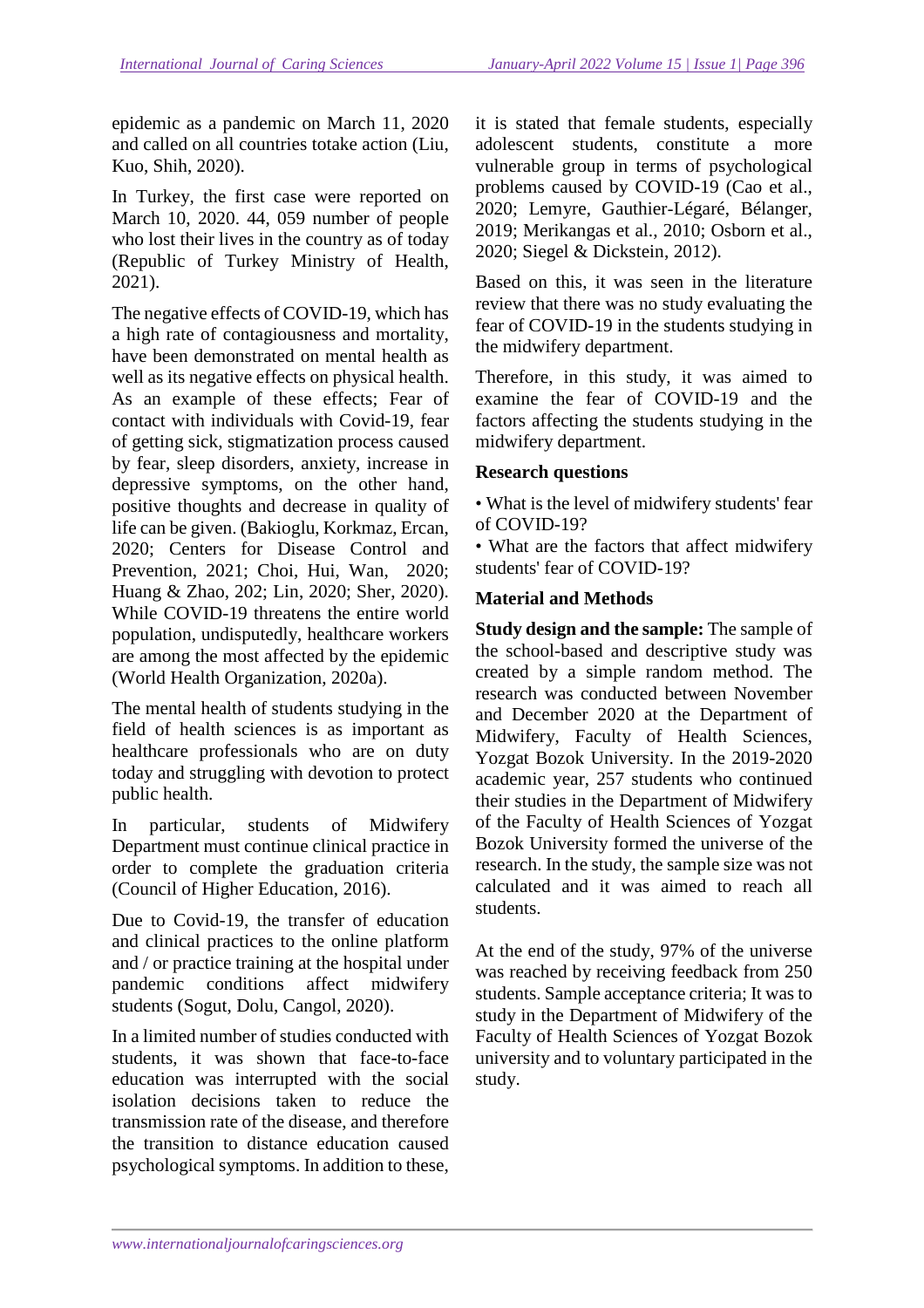### **Measurrements:**

Participant data form and Fear of COVID-19 Scale were used as data collection tools in the study.

**Participant Information Form:** By scanning the literature by researchers (Cao et al. 2020; Sogut, Dolu, Cangol, 2020) the developed form included questions about such as age, gender, economic status, where the participants lived, family income status, student employment status, class they studied, they had a mental health problem or not. We aimed at determining their sociodemographic characteristics. In addition, the form contained three questions about participants ' views on their level of knowledge of the Covid-19 process, the negative impact of the process on them, and the existence of support elements.

**Fear of COVID-19 Scale:** The scale was developed by Ahorsu et al in 2020 to determine individuals ' fear of Covid-19 (Ahorsu et al., 2020). The Turkish language validity of the scale was made by Bakioglu and his colleagues in 2020. There was no inverse item on this scale, consisting of 7 item.

A Likert-type five rating was used to determine the level of participation of people in each questionare, such as "strongly disagree (1)", "disagree (2)", " neither agree nor disagree (3)", "agree (4)", "strongly agree (5)". The total score from all substances on the scale reflected the level of Coronavirus (Covid-19) fear experienced by the individual. Scores on the scale ranged from 7 to 35.

A high score on a scale with no cutting value meant experiencing a high level of coronavirus fear (Bakioglu, Korkmaz, Ercan, 2020). Cronbach's alpha value of the original scale was 0.82; the Turkish version was 0.88 (Ahorsu et al., 2020; Bakioglu, Korkmaz, Ercan, 2020). In this study, Cronbach's alpha value of the scale was calculated at 0.86

**Data collection process:** During the data collection process, data collection tools and the participant consent form were transferred to the online environment through Google Forms\*. After obtaining the necessary permissions, online surveys were sent to student emails received from the university administration.

Completed surveys were analyzed by transferring them to the Microsoft Exel environment and then to the SPSS environment.

**Statistical Analyses:** Shapro wilk normality test was conducted to test whether the data conformed to the normal distribution. "Independent Sample T Test" and "One Way Analysis of Variance" were used to evaluate normally distributed data, and "Mann Whitney U test" was used for analysis of nonnormally distributed data.

The "Bonferroni test" was used to determine which group caused the difference in more than one group.

**Ethical Considerations:** Before starting the study, ethical approval was obtained from the Yozgat Bozok University Clinical Research Ethics Committee (Decision Number: 2017- KAEK-189 2020.10.14 12). For the work permit, Yozgat Bozok University Faculty of Health Sciences management and T.C.

Necessary permissions were obtained from the Scientific Research Studies Board of the Ministry of Health, General Directorate of Health Services.

The students filled the participant consent forms prepared according to the Declaration of Helsinki.

#### **Results**

250 students participated in the study. The distribution of some socio-demographic characteristics of the students is given in Table 1.

Table 2 contains the distribution of information about some characteristics and experiences of the students about Covid-19. The mean scores of the Covid-19 Fear Scale of the students included in the study were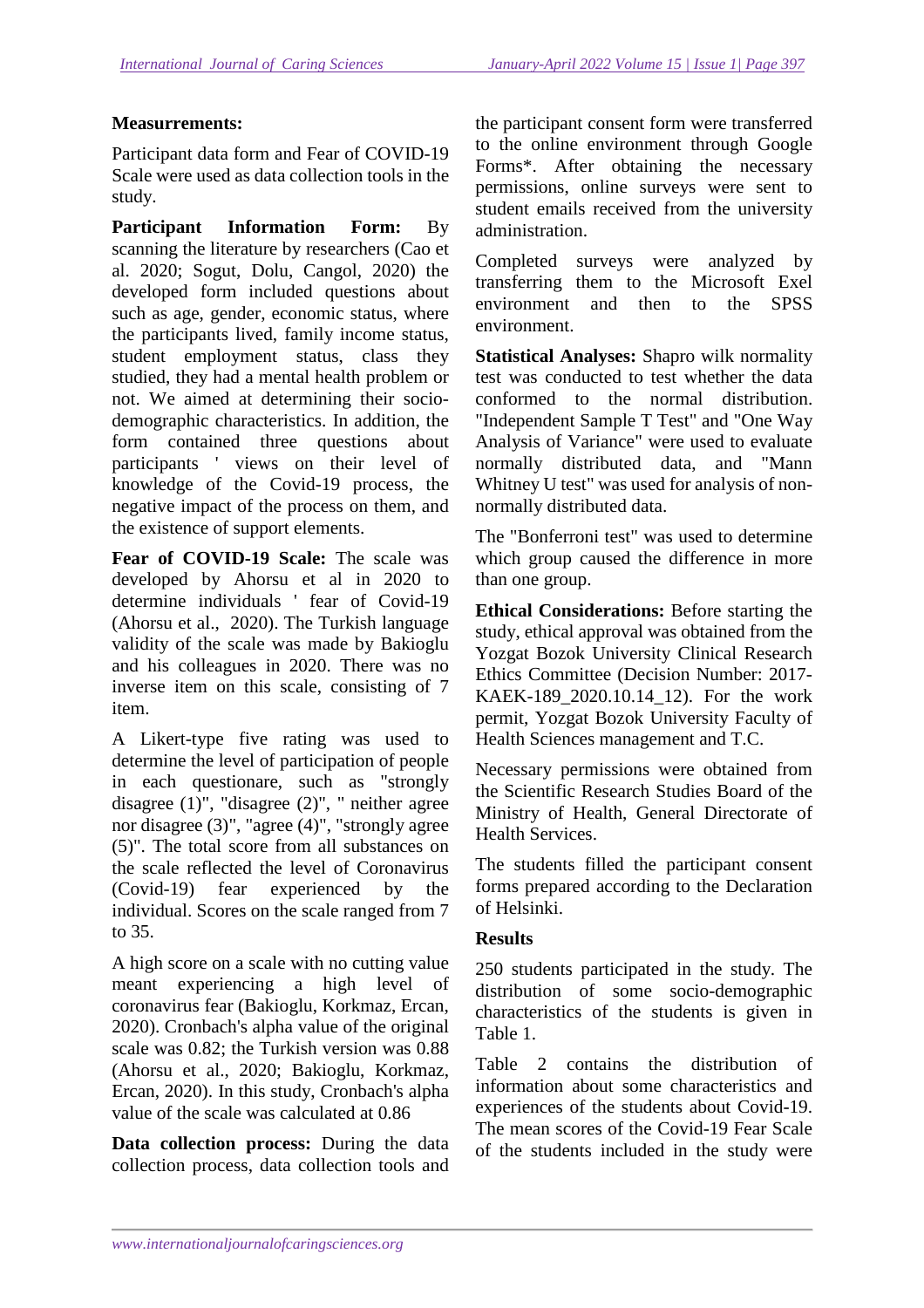calculated as  $19.08 \pm 5.87$  (min. = 7, max. = 35).

The comparison of the mean scores of the Covid-19 fear scale according to some characteristics of the students is given in Table 3.

 It was determined that the students' age groups, classes, place of residence, employment status did not affect the Fear of COVID-19 Scale mean scores  $(p> 0.05)$ .

It was determined that the mean scores of the Covid-19 Fear Scale of the students whose income was less than their expenses were higher than the students whose income was equal to their expenses and that the difference was statistically significant ( $p < 0.05$ ). It was asdetermined that social support status did not affect the Fear of COVID-19 Scale average score ( $p > 0.05$ ).

### **Discussion**

In this study, in which the fear level of COVID-19 and the factors affecting the students studying in the Midwifery Department was investigated, it was determined that the majority of the participants were middle-income students in their 20s, living in the provincial centers and without an income-generating job. While the Covid-19 pandemic continues to exist with many unknowns, new information gained day by day helps the process to be controlled and managed effectively.

Therefore, correct information flow is extremely important for all segments of the society (World Health Organization, 2020b). The level of knowledge about the Covid-19 of midwifery students in a study conducted in Turkey were found to be  $16.57 \ (\pm 1.29)$ (Sogut, Dolu, Cangol, 2020).

Similarly, in a joint study conducted in Australia and India, the Covid-19 knowledge level of nursing students (Australia 82.9%, India 95.6%) was reported to be quite high (Kochuvilayil et al., 2020). Unlike other studies, the vast majority of students in this study found their knowledge of the Covid-19 process partially sufficient (49.2%).

It is thought that the educational differences between countries and regions and the sources of information used cause this situation. The average of students in a study with university students Turkey Fear of COVID-19 Scale scores are reported to receive  $16.87 + 6.69$ .

Noting that the scores that can be obtained from the scale vary between 7 and 35 and that the high score obtained from the scale means experiencing a high level of coronavirus fear so students experienced 'moderate' fear of Covid-19 (Duman, 2020).

The scores of university students in studies conducted with the same scale in different countries are:  $14.37 + 5.38$  in Ecuador (Rodriguez-Hidalgo et al., 2020),  $18.1 \pm 7.1$ in the USA (Perz, Lang, Harrington, 2020),  $22.1 \pm 5.8$  in Kazakhstan (Konstantinov et al., 2020) and  $22.2 \pm in$  Russia 5.9 (Gritsenko et al., 2020). In this study, the average score obtained by the students from the same scale was  $19.08 \pm 5.87$ , which is consistent with the literature examples given except for the Equator example.

Based on this, it is accepted that midwifery students have a moderate fear of COVID-19 similar to other university students. Some variables have been shown in the literature to affect students ' COVID-19 fear and anxiety. Accordingly, conservative students reported higher levels of anxiety and fear than secular students, Asian students compared to non-Asian students, married students compared to single students (Gritsenko et al., 2020; Perz, Lang, Harrington, 2020).

Study results on the relationship between gender and COVID-19 fear are contradictory. (Gritsenko et al., 2020; Rodriguez-Hidalgo et al. 2020). Comparisons made in this study found that students ' classes, where they live, their employment status, their age, and their social support status did not affect the average score of the COVID-19 fear scale. Perz, Lang, Harrington, (2020) study also reported that age factor did not affect COVID-19 fear level of university students.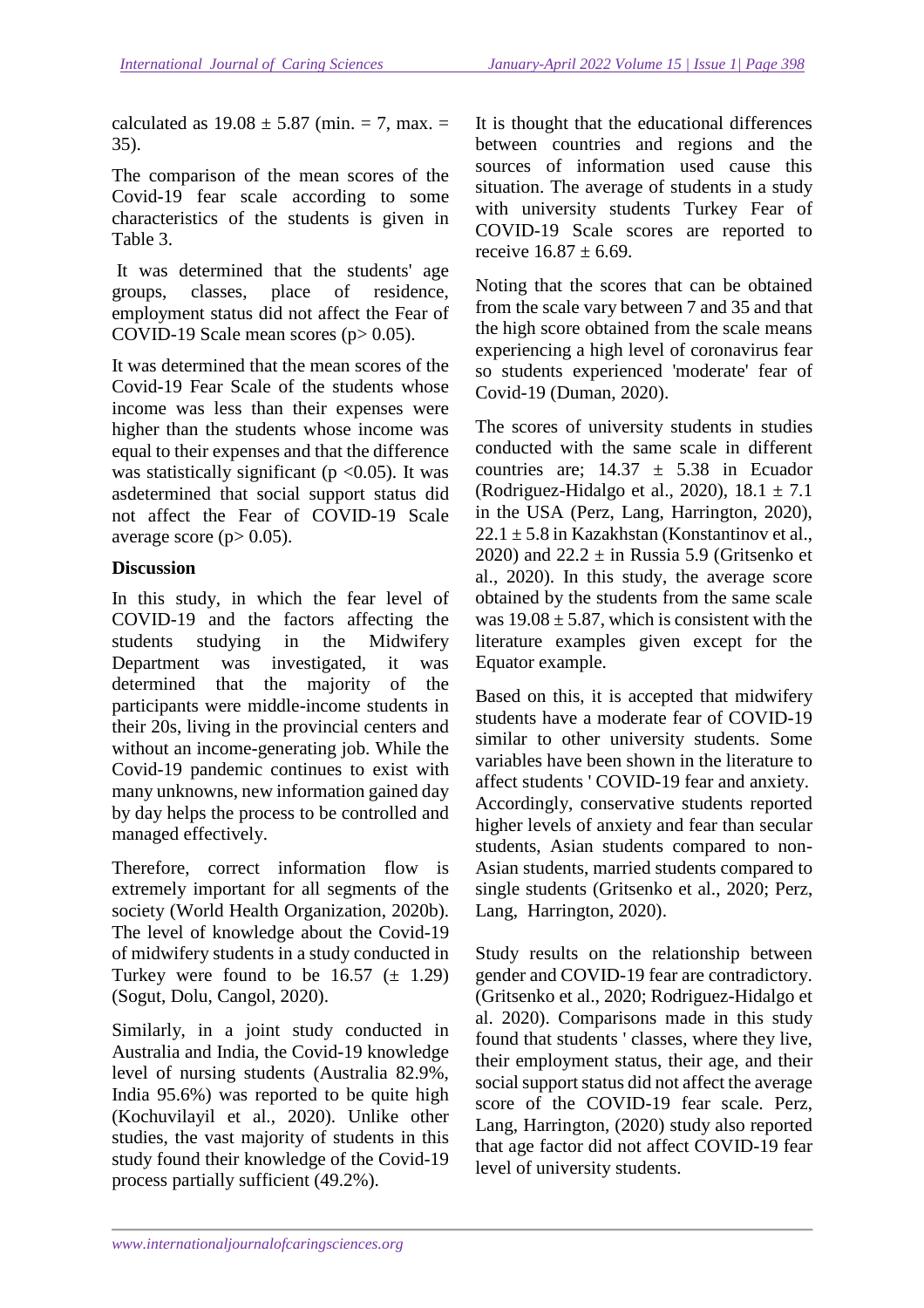There is no study comparing COVID-19 fear with the settlements where students live. In contrast, Cao et al. (2020) examined the effect of settlement on COVID-19 anxiety and reported that anxiety levels of students living in urban areas were lower than those living in the rural areas. There are studies showing an association between Covid-19 fear and anxiety, depression, and substance use in college students (Chaudhary et al., 2020; Gritsenko et al. 2020; Perz, Lang, Harrington, 2020; Rodriguez-Hidalgo et al., 2020; Şahin, Aydın, Kulakaç, 2021).

In this study, those who were diagnosed with any mental health problems during the pandemic were compared, but no difference was found in terms of fear of COVID-19. This finding points out that, contrary to the literature, current mental health problems do not affect the Covid-19 fear of the study population.

There was no study in the literature showing an association between students ' income level and COVID-19 fear. In contrast, Cao et al., (2020) found that students whose parents did not have a regular income had a high anxiety rate during the COVID-19 process compared to those who had a regular income. In this study, it was also found that students with less income than expenses had a higher fear of COVID-19 ( $p<0.05$ ). It is believed that this is due to the fear of shrinking and unemployment that the pandemic process creates in the budgets of middle and lowincome families.

As discussed above, the rate at which participants in this study found COVID-19 information sufficient is not at the desired level compared to literature samples. Based on this, the comparison found that students who found the COVID-19 level of knowledge insufficient were more afraid of COVID-19  $(p<0.05)$ .

There are no studies in the literature showing the effect of university students ' knowledge level on COVID-19 fear. In contrast, Sogut, Dolu, Cangol, (2020) report that there is no association between the anxiety scores of midwifery students and the knowledge level of COVID-19.

On the other hand, a study conducted in Turkey reported a significant increase in health literacy score average and healthy lifestyle behaviors for COVID-19 in nursing students with high knowledge and awareness about COVID-19 (Kaya & Kaplan 2020). It is assumed that providing accurate information based on findings and literature samples will reduce students ' fear of COVID-19 by breaking the blind cycle between obscurity and fear.

| Features                                                    | n  | $\frac{6}{9}$ |
|-------------------------------------------------------------|----|---------------|
| <b>Average age (years)</b> $20.51 \pm 1.65$ (min:18—max:27) |    |               |
| <b>Class</b>                                                |    |               |
| First class                                                 | 80 | 32.0          |
| Second class                                                | 71 | 28.4          |
| Third grade                                                 | 61 | 24.4          |
| Fourth grade                                                | 38 | 15.2          |

**Table 1. Distribution of some socio-demographic characteristics of the students**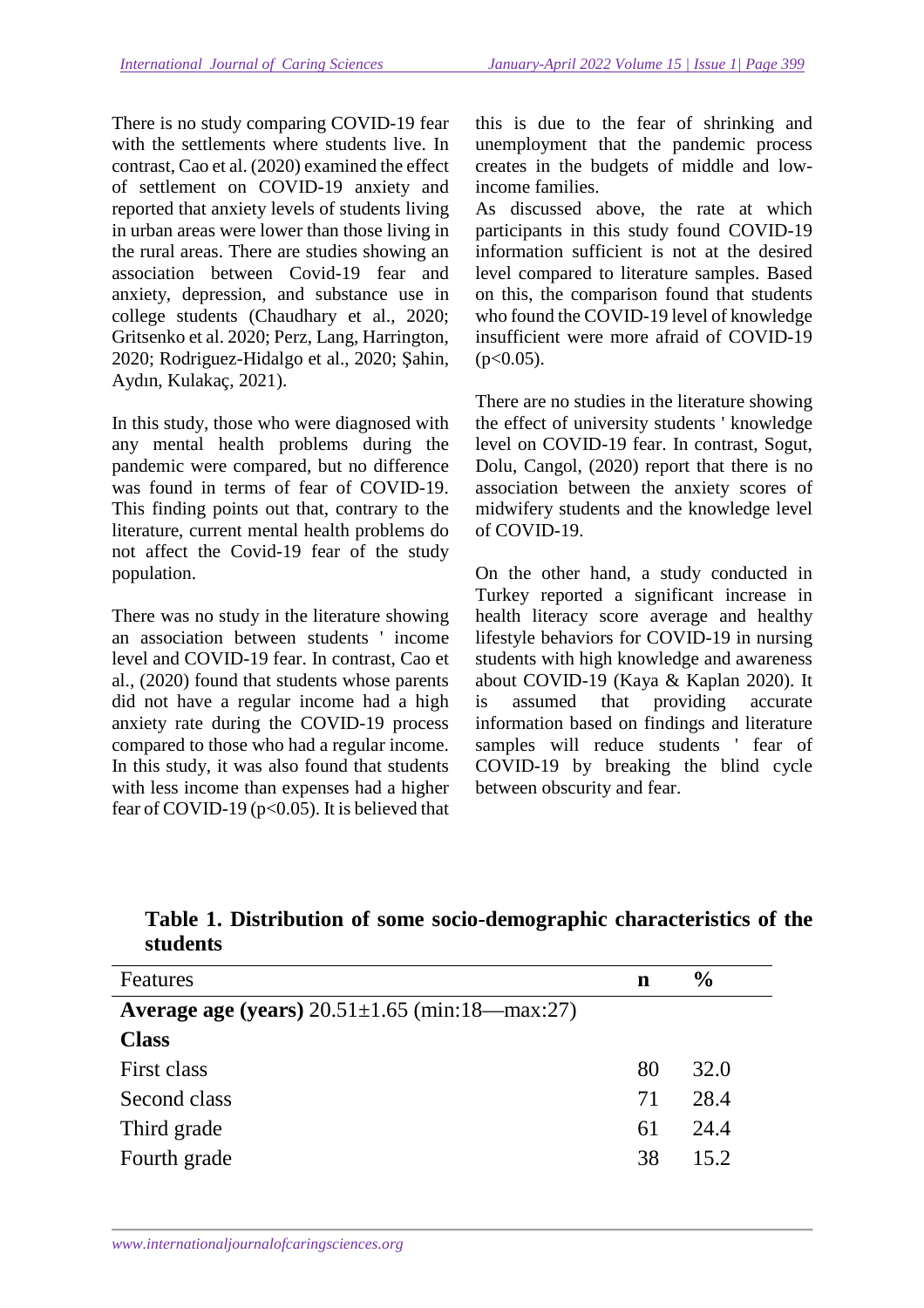| <b>Living place</b>                                |     |            |  |  |
|----------------------------------------------------|-----|------------|--|--|
| Provincial                                         | 125 | 50.0       |  |  |
| District                                           | 81  | 32.4       |  |  |
| Village-town                                       | 44  | 17.6       |  |  |
| <b>Economical situation</b>                        |     |            |  |  |
| Income less than expenses                          | 48  | 19.2       |  |  |
| Income more than expenses                          | 20  | 8.0        |  |  |
| Income equal to expenses                           | 182 | 72.8       |  |  |
| <b>Employment status</b>                           |     |            |  |  |
| Employed                                           | 35  | 14.0       |  |  |
| Unemployed                                         | 215 | 86.0       |  |  |
| Having a previous or ongoing mental health problem |     |            |  |  |
| Yes                                                | 9   | 3.6        |  |  |
| N <sub>o</sub>                                     | 241 | 96.4       |  |  |
| Total                                              | 250 | <b>100</b> |  |  |

# **Table 2. Distribution of some characteristics and experiences of students about Covid-19**

| <b>Features</b>                           | $\mathbf n$ | $\frac{0}{0}$ |
|-------------------------------------------|-------------|---------------|
| <b>Knowledge level about Covid-19</b>     |             |               |
| Enough                                    | 101         | 40.4          |
| Partially enough                          | 125         | 50.0          |
| Insufficient                              | 24          | 9.6           |
| Conditions affected during the epidemic * |             |               |
| Avoiding friends and social environment   | 242         | 91.6          |
| Face-to-face training stopped             | 225         | 85.2          |
| Inability to practice in clinics          | 202         | 76.5          |
| Getting fat                               | 117         | 44.3          |
| Economic negative impact                  | 116         | 43.9          |
| Mental health being negatively affected   | 115         | 43.5          |
| Covid-19 caught / treated nearby          | 115         | 43.5          |
| Loneliness and helplessness               | 87          | 32.9          |
| Caught / treated for Covid-19             | 26          | 9.8           |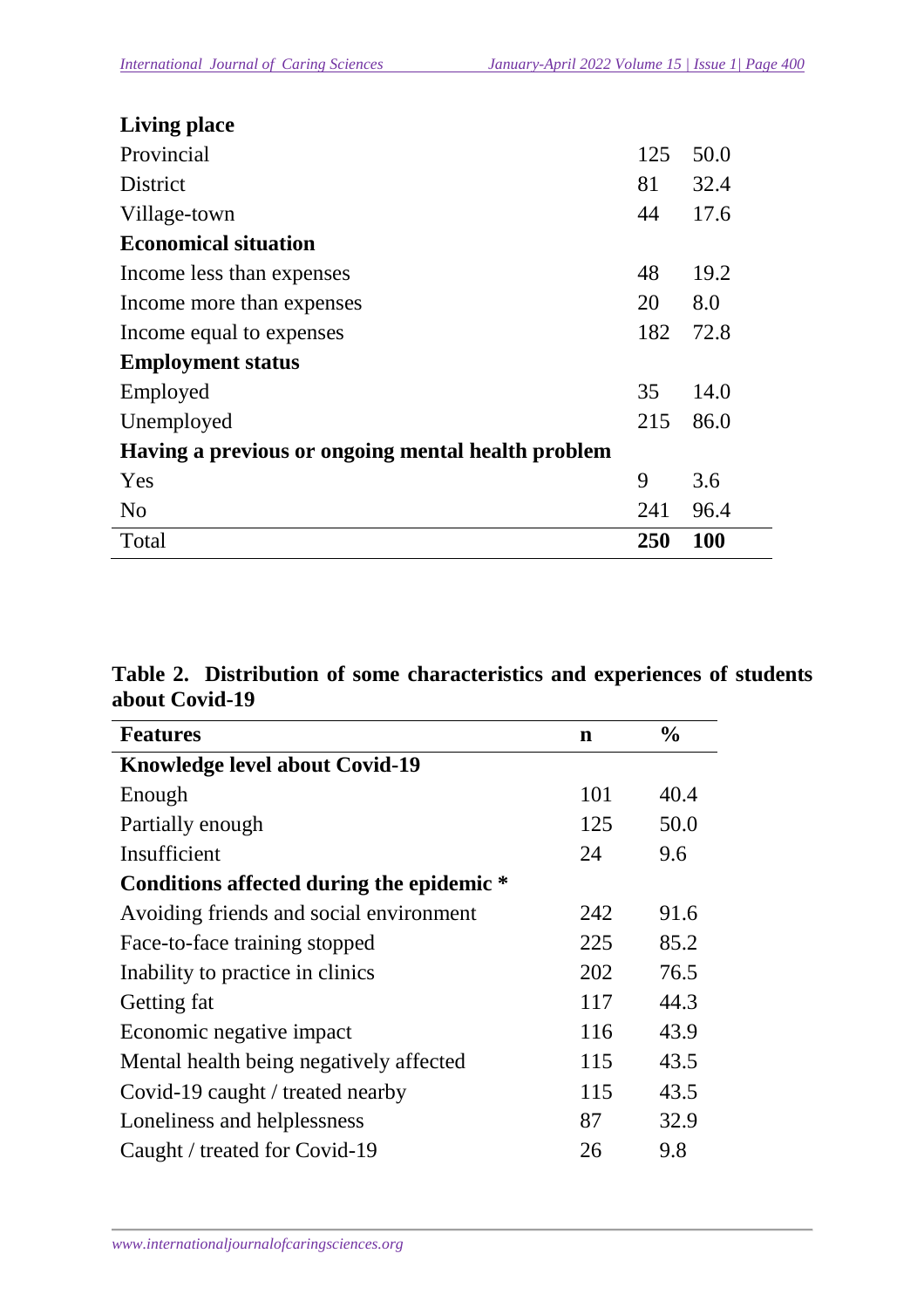| Traving social support uuring the epiuchine |     |            |  |
|---------------------------------------------|-----|------------|--|
| Yes                                         | 163 | 65.2       |  |
| N <sub>0</sub>                              | 87  | 34.8       |  |
| Total                                       | 250 | <b>100</b> |  |

**Having social support during the epidemic** 

\* Percentages were taken over  $n = 250$ . Only two students stated that they were not affected negatively.

| <b>Features</b>                    | <b>Fear of</b><br>COVID-19<br><b>Scale</b><br>$\bar{x}$ $\pm SD$ | <b>Test</b>        | $\boldsymbol{P}$ |
|------------------------------------|------------------------------------------------------------------|--------------------|------------------|
| Age group                          |                                                                  |                    |                  |
| 18-22                              | $19.08 \pm 5.80$                                                 | $T = -$            | $p=00998$        |
| $23 - 27$                          | $19.08 \pm 6.78$                                                 | 0.003 <sup>1</sup> |                  |
| <b>Class</b>                       |                                                                  |                    |                  |
| <b>First class</b>                 | $18.80\pm 6.09$                                                  |                    |                  |
| Second class                       | $18.58 \pm 5.27$                                                 | $t=0,967^2$        | $p=0.409$        |
| Third grade                        | $20.05 \pm 6.06$                                                 |                    |                  |
| Fourth grade                       | $18.68 \pm 6.03$                                                 |                    |                  |
| <b>Living place</b>                |                                                                  |                    |                  |
| Province                           | $19.10 \pm 5.73$                                                 | $t=0,428^2$        | $p=0.652$        |
| <b>District</b>                    | $19.41 \pm 5.67$                                                 |                    |                  |
| Village-town                       | $18.43 \pm 6.65$                                                 |                    |                  |
| <b>Economical situation</b>        |                                                                  |                    |                  |
| Income less than expenses          | $21.07 \pm 5.61*$                                                | $t=3.936^2$        | $p=0.021$        |
| Income equal to expenses           | $18.62{\pm}5.94$                                                 |                    |                  |
| Income more than expenses          | $18.25 \pm 5.12$                                                 |                    |                  |
| <b>Employment status</b>           |                                                                  |                    |                  |
| Employed                           | $18.97 \pm 5.80$                                                 | $t = -0.1291$      | $p=0.898$        |
| Unemployed                         | $19.10 \pm 5.90$                                                 |                    |                  |
| <b>Knowledge</b><br>level<br>about |                                                                  |                    |                  |
| Covid-19                           |                                                                  |                    |                  |

**Table 3. Comparison of the mean scores of the Covid-19 Fear Scale according to some characteristics of the students**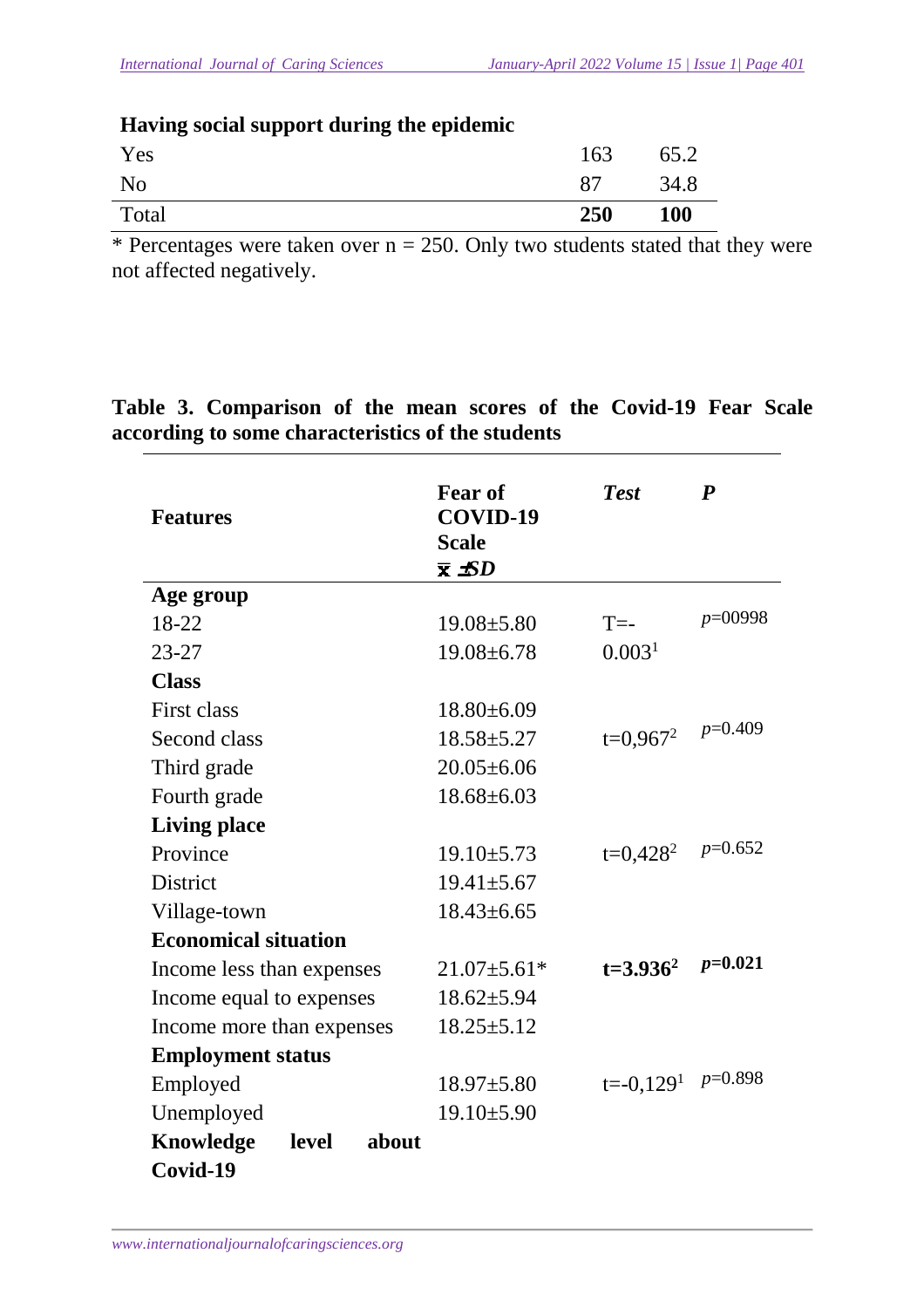| Enough<br>Partially enough<br>Insufficient                                                              | $18.35 \pm 6.01$<br>$18.46 \pm 5.38$<br>$24.26 \pm 4.96^*$ | $t=14.515$ $p=0.000$<br>2 |           |
|---------------------------------------------------------------------------------------------------------|------------------------------------------------------------|---------------------------|-----------|
| <b>Having social support during</b><br>the epidemic<br>Available<br>Non<br>Having a previous or ongoing | $19.23 \pm 5.97$<br>$18.80\pm 6.56$                        | $t=0.564^3$ $p=0.573$     |           |
| mental health problem<br>Available<br>Non                                                               | $20.56 \pm 6.66$<br>$18.98 \pm 5.82$                       | t=-<br>1.21534            | $p=0.224$ |

<sup>1</sup> Independent Sample T Test <sup>2</sup> One-Way Analysis of Variance \* The group from which the difference originated (Bonferroni post hock test was performed)<sup>3</sup> Independent Sample T Test, <sup>4</sup> Mann Whitney U Test

Some variables have been shown in the literature to affect students ' COVID-19 fear and anxiety. Accordingly, conservative students reported higher levels of anxiety and fear than secular students, Asian students compared to non-Asian students, married students compared to single students (Gritsenko et al., 2020; Perz, Lang, Harrington, 2020). Study results on the relationship between gender and COVID-19 fear are contradictory. (Gritsenko et al., 2020; Rodriguez-Hidalgo et al. 2020 ).

Comparisons made in this study found that students ' classes, where they live, their employment status, their age, and their social support status did not affect the average score of the COVID-19 fear scale. Perz, Lang, Harrington, (2020) study also reported that age factor did not affect COVID-19 fear level of university students.

There is no study comparing COVID-19 fear with the settlements where students live. In contrast, Cao et al. (2020) examined the effect of settlement on COVID-19 anxiety and reported that anxiety levels of students living in urban areas were lower than those living in

the rural areas. There are studies showing an association between Covid-19 fear and anxiety, depression, and substance use in college students (Chaudhary et al., 2020; Gritsenko et al. 2020; Perz, Lang, Harrington, 2020; Rodriguez-Hidalgo et al., 2020; Şahin, Aydın, Kulakaç, 2021).

In this study, those who were diagnosed with any mental health problems during the pandemic were compared, but no difference was found in terms of fear of COVID-19. This finding points out that, contrary to the literature, current mental health problems do not affect the Covid-19 fear of the study population.

There was no study in the literature showing an association between students ' income level and COVID-19 fear. In contrast, Cao et al., (2020) found that students whose parents did not have a regular income had a high anxiety rate during the COVID-19 process compared to those who had a regular income.

In this study, it was also found that students with less income than expenses had a higher fear of COVID-19 ( $p<0.05$ ). It is believed that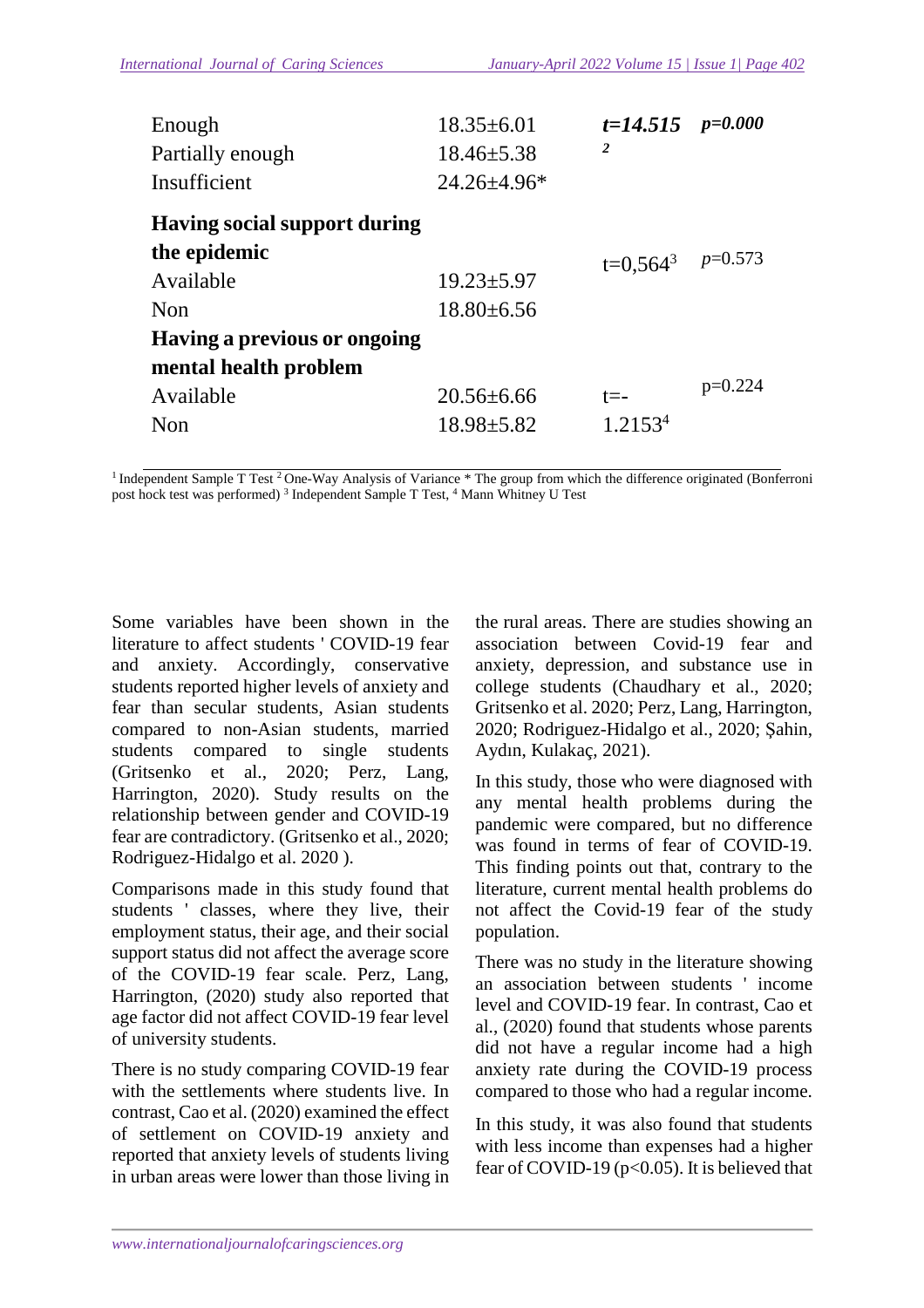this is due to the fear of shrinking and unemployment that the pandemic process creates in the budgets of middle and lowincome families.

As discussed above, the rate at which participants in this study found COVID-19 information sufficient is not at the desired level compared to literature samples. Based on this, the comparison found that students who found the COVID-19 level of knowledge insufficient were more afraid of COVID-19  $(p<0.05)$ .

There are no studies in the literature showing the effect of university students ' knowledge level on COVID-19 fear. In contrast, Sogutt, Dolu, Cangol, (2020) report that there is no association between the anxiety scores of midwifery students and the knowledge level of COVID-19.

On the other hand, a study conducted in Turkey reported a significant increase in health literacy score average and healthy lifestyle behaviors for COVID-19 in nursing students with high knowledge and awareness about COVID-19 (Kaya & Kaplan 2020).

It is assumed that providing accurate information based on findings and literature samples will reduce students ' fear of COVID-19 by breaking the blind cycle between obscurity and fear.

**Conclusion:** Included in this study, midwifery department students experience moderate levels of COVID-19 fear. Factors that cause fear are a lack of knowledge about COVID-19 and a low level of income. Students ' age, class, settlement region, social support, employment status, and current mental health problems do not affect covid-19 fear levels. In order to reduce the fear level of students, it is recommended to organize structured educational programs related to the COVID-19 process and identify and support socio-economically critical students.

**Acknowledgements:** The authors would like to thank all the students who dedicated their time to the study.

## **References**

- Ahorsu, D.K., Lin, C-Y., Imani, V., Saffari, M., Griffiths, M. D., & Pakpour, A. H. (2020). The Fear of COVID-19 Scale: Development and initial validation. International Journal of Mental Health and Addiction, 27: 1-9.
- Bakioglu, F., Korkmaz, O., & Ercan, H. (2020). Fear of COVID-19 and positivity: Mediating role of intolerance of uncertainty, depression, anxiety, and stress. International Journal of Mental Health and Addiction, 28: 1-4.
- Cao, W., Fang, Z., Hou, G., Han, M., Xu, X., Dong, J., & Zheng, J. (2020). The psychological impact of the COVID-19 epidemic on college students in China. Psychiatry Research, 287: 2-5.
- Centers for Disease Control and Prevention. (2021). Coping with stress. Available from:

https://www.cdc.gov/coronavirus/2019 ncov/daily-life-coping/managing-stressanxiety.html.

- Chaudhary, A.P., Sonar, N.S., Jamuna, T.R. Banerjee, M., & Yadav, S. (2021). Impact on mental health of students due to restriction caused by COVID-19 pandemic: Cross-sectional study. MedRxiv, (preprint). https://www.medrxiv.org/content/10.1101 /2021.02.07.21250695v2.full.
- Choi, E.P.H., Hui B.P.H., & Wan E.Y.F. (2020). Depression and anxiety in Hong Kong during COVID-19. Int J Environ Res Public Health, 25(17): 2-11.
- Council of Higher Education. (2016). Midwifery National Core Education Program. Available from: https://www.yok.gov.tr/Documents/Kuru msal/egitim\_ogretim\_dairesi/Ulusalcekirdek-egitimi-programlari/ebelik.pdf.
- Doshi, P. (2011). The elusive definition of pandemic influenza. *B*ull World Health Org, 89: 532-538.
- Duman, N. (2020). Covıd-19 fear and intolerance to uncertainty in university students. The Journal of Social Science, 4(8): 426-437.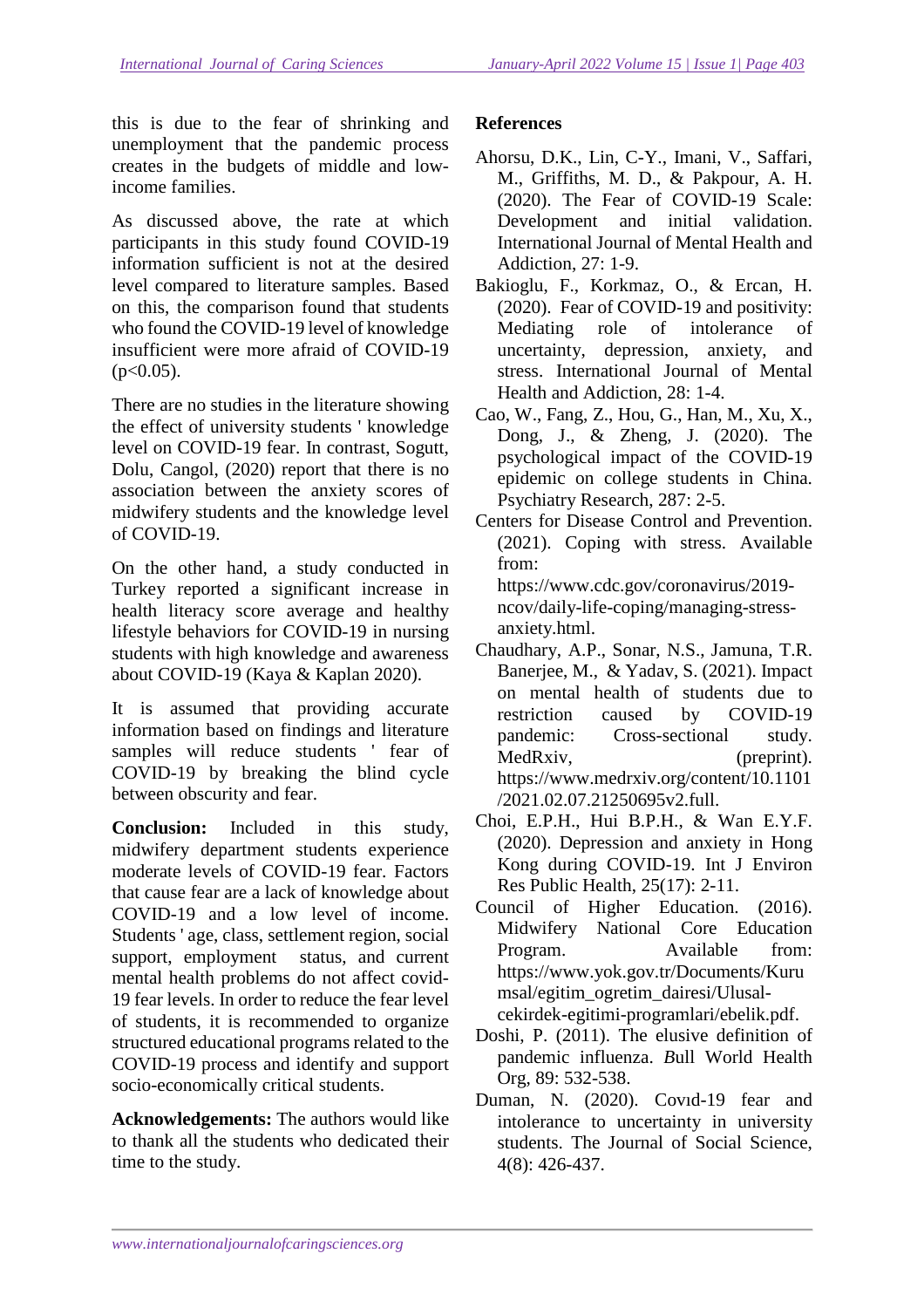- Gritsenko, V., Skugarevsky, O., Konstantinov, V., Khamenka, N., Marinova, T., Reznik, A., & Isralowit, R. (2020). COVID 19 Fear, Stress, anxiety, and substance use among Russian and Belarusian university students. International Journal of Mental Health and Addiction, 21: 1-7.
- Huang, Y., & Zhao, N. (2020). Generalized anxiety disorder, depressive symptoms and sleep quality during COVID-19 outbreak in China: A web-based crosssectional survey, Psychiatry Res. 288:112954.
- Kaya S.P., & Kaplan, S. (2020). Evaluating the relationship between nursing students' awareness of the COVID-19 pandemic and health behaviors with health literacy. Journal of Education And Research in Nursing, 17(4):304-11.
- Kochuvilayil, T., Fernandez, R.S. Moxham, L.J. Lord, H., Alomari, A., Hunt, L., Middleton, R., & Halcomb, E.J. (2021). COVID-19: Knowledge, anxiety, academic concerns and preventative behaviours among Australian and Indian undergraduate nursing students: A crosssectional study. J Clin Nurs, 30: 882–891.
- Konstantinov, V., Berdenova, S., Satkangulova, G., Reznik, A., & Isralowitz, R. (2020). COVID-19 Impact on Kazakhstan university student fear, mental health, and substance use. International Journal of Mental Health and Addiction*,*9: 1-7.
- Lemyre A, Gauthier‐Légaré A, & Bélanger R.E. (2019). Shyness, social anxiety, social anxiety disorder, and substance use among normative adolescent populations: a systematic review. Am J Drug Alcohol Abuse, 45(3):1‐18.
- Lin, C.Y. (2020). Social reaction toward the 2019 novel coronavirus (COVID-19). Social Health and Behavior, 3(1): 1–2.
- Liu, Y.C., Kuo, R.L., & Shih, S.R. (2020). COVID-19: The first documented coronavirus pandemic in history. Biomedical Journal,43: 328-333.
- Merikangas, K.R., He, J.P., Burstein, M., Swanson, S.A., Avenevoli, S., Cui, L.,

Benjet, C., Georgiades K., & Swendsen, j. (2010). Lifetime prevalence of mental disorders in US adolescents: results from the national comorbidity survey replication–adolescent supplement (NCS‐ A). J Am Acad Child Adolesc Psychiatr, 49(10):980‐989.

- Osborn, T.L., Venturo‐Conerly, K.E., Wasil, A.R., Schleider, J.L., & Weisz, J.R. (2020). Depression and anxiety symptoms, social support, and demographic factors among Kenyan high school students. J Child Fam Stud, 29: 1432‐1443.
- Oztek, Z. (2020). Pandemic struggle and side gains. Journal of Health and Society Covid-19 Special Issue, 6-14.
- Perz, C.A., Lang, B.A., & Harrington, R. (2020). Validation of the Fear of COVID-19 Scale in a US college sample. International Journal of Mental Health and Addiction, 25: 1-11.
- Republic of Turkey Ministry of Health. (2021). Covid-19 information page. Available from: https://covid19.saglik.gov.tr/?\_Dil=2.
- Rodriguez-Hidalgo, A.J., Pantaleón, Y., Dios, I., & Falla, D. (2020). Fear of COVID-19, stress, and anxiety in university undergraduate students: A Predictive model for depression*.* Front. Psychol, 11: 1-9.
- Sher, L. (2020). COVID-19, anxiety, sleep disturbances and suicide. Sleep Med. 70: 124.
- Siegel, R.S., & Dickstein, D.P. (2012). Anxiety in adolescents: Update on its diagnosis and treatment for primary care providers. Adolesc Health Med. 3: 1‐16.
- Sogut, S., Dolu, İ., & Cangöl, E. (2020). The relationship between COVID‐19 knowledge levels and anxiety states of midwifery students during the outbreak: A cross‐sectional web‐based survey. Perspect Psychiatr Care, 2020:1–7.
- Sahin, C.A., Aydın, M., & Kulakaç N. (2021). Anxiety, motivation, stress levels and associated factors among university students in the COVID-19 pandemic. Cyprus J Med Sci., 1;1(Preprint)